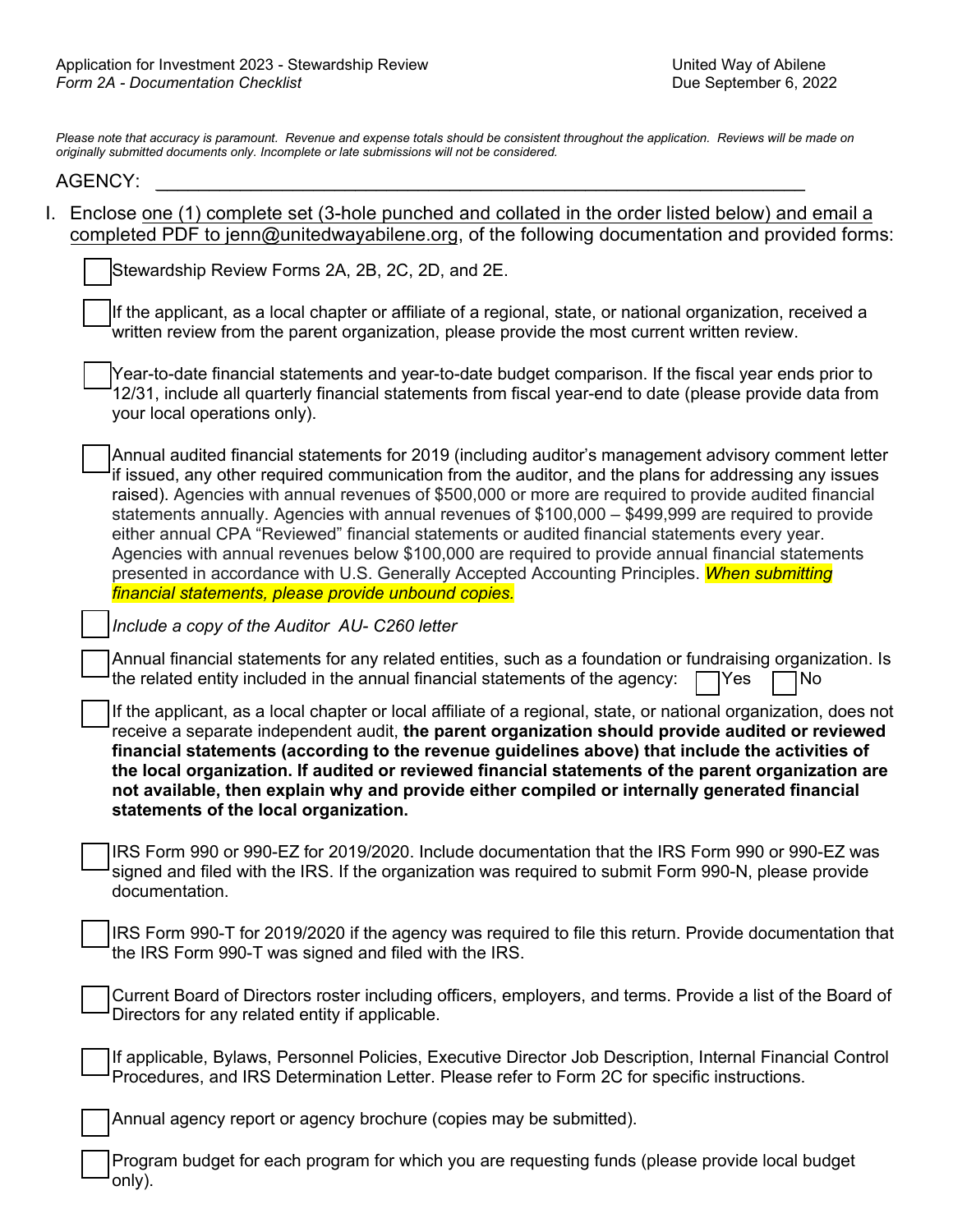| А.                       |  |
|--------------------------|--|
| <b>Legal Agency Name</b> |  |
| <b>Agency EIN</b>        |  |
| <b>Physical Address</b>  |  |
| <b>Mailing Address</b>   |  |
| Telephone                |  |
| Fax                      |  |
| <b>Contact Email</b>     |  |
| Local Exec.              |  |
| Director/President       |  |
| Length of Employment     |  |
| with Agency              |  |
| Local Exec.              |  |
| Director/President       |  |
| Compensation (if not     |  |
| listed on Form 990)      |  |

B. Is the agency affiliated at a regional, state, or national level?

• If so, explain or describe the relationship or provide documentation under which the affiliate operates.

C. Do you employ the services of private consultants, consulting firms, advertising agencies, or similar business organizations to perform policy-making or decision-making functions?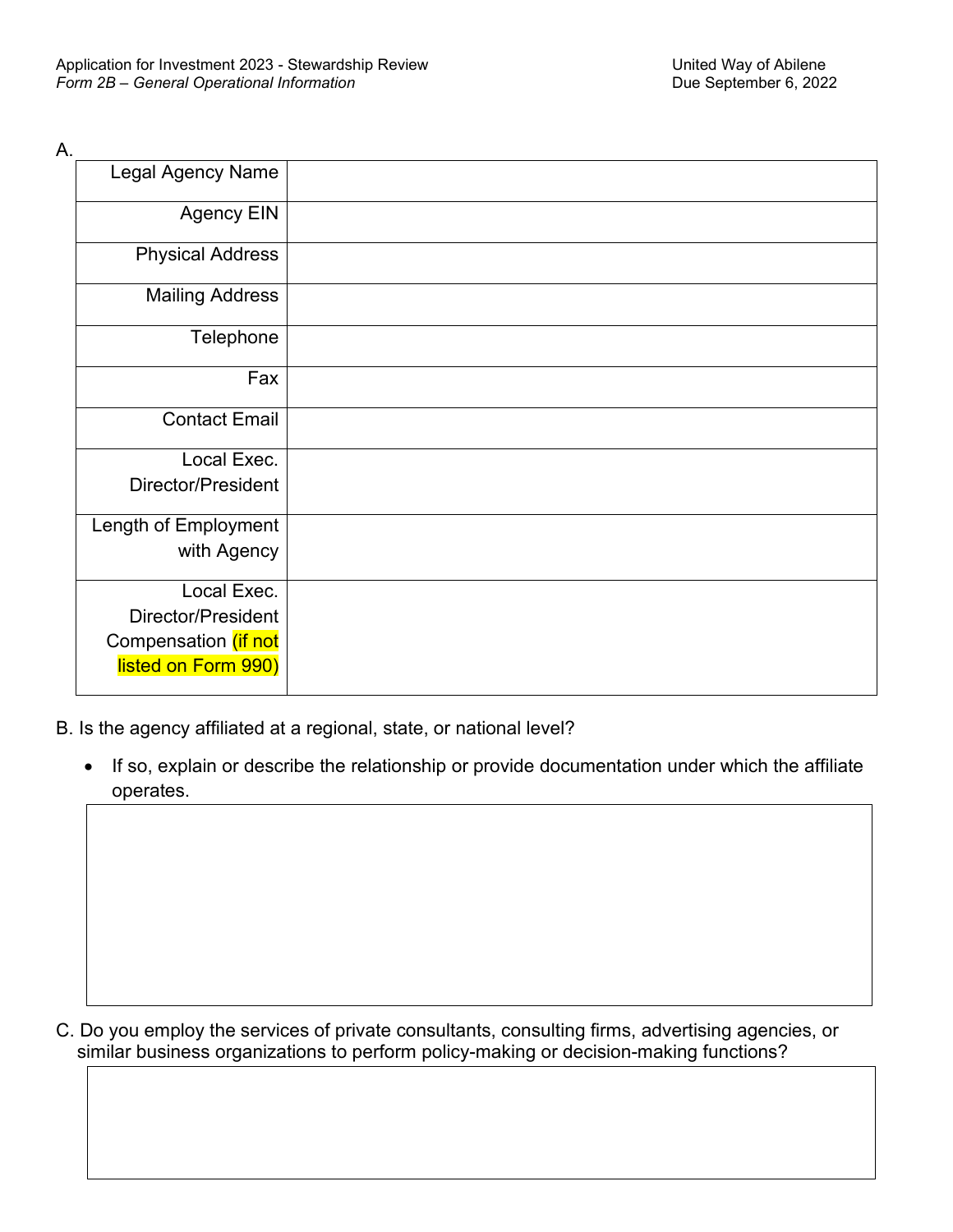# D. Does the entity have board approved policies in effect governing the following?

|           | <b>Whistleblower Protection</b>           |                | N |
|-----------|-------------------------------------------|----------------|---|
| $\bullet$ | Document retention/destruction            | Y.             | N |
|           | • Conflict of interest and code of ethics | Y              | N |
| $\bullet$ | Employee expense reimbursement            | $Y \mid \cdot$ | N |
| $\bullet$ | CEO compensation                          |                | N |

- E. Does the agency carry an insurance policy for the following:
	- General Liability? Amount?
	- Worker's Compensation? Amount?
	- Directors and Officers Liability? Amount?
	- Special event? Amount?
- F. What additional benefits are provided for employees?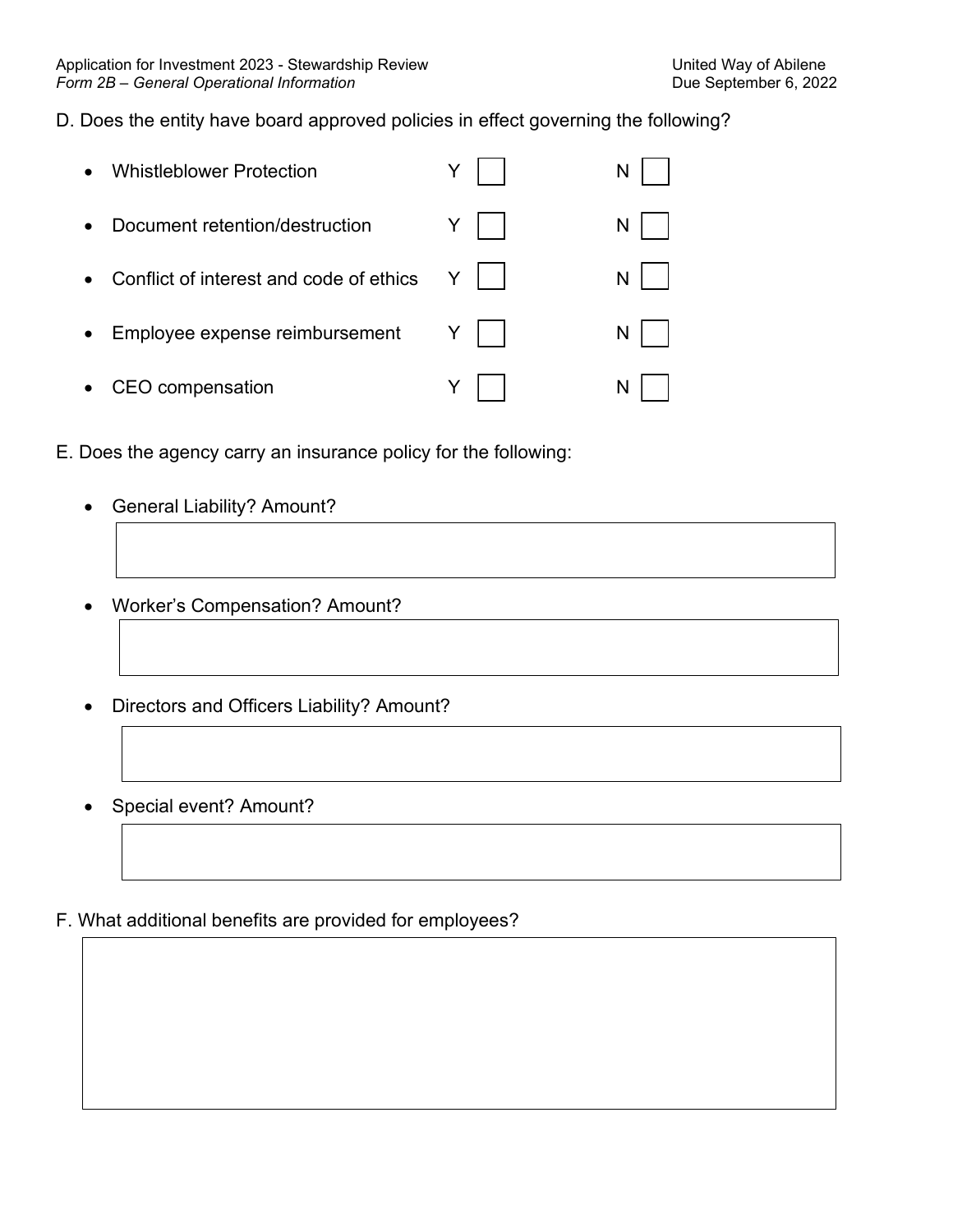G. Has the agency been cited for any violations or deficiencies by any state or federal agency within the last two years? If so, please attach a statement detailing such actions and how the agency has responded. Note if this is not applicable.

H. Has the agency any pending litigation, criminal or civil? If so, please attach a statement giving a detailed explanation.

I. Has any officer, director, or management staff been convicted of a felony? If so, please attach the public record of conviction and subsequent action.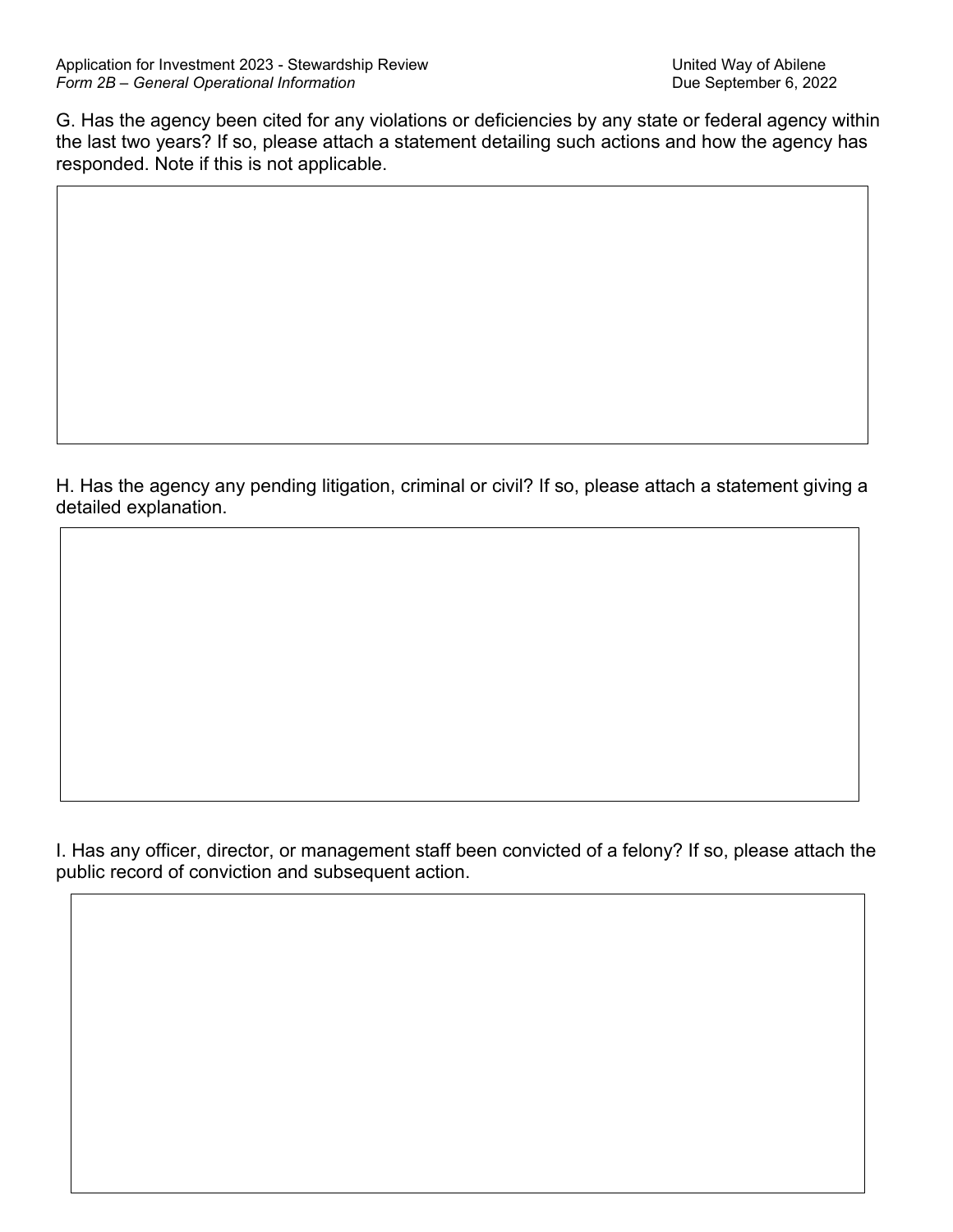J. Does the agency have any endowment funds that are either included in the financial statements of the agency or in the financial statements of another organization (such as the Community Foundation of Abilene)? If so, please describe in detail.

K. Did the organization purchase or sell any real estate in the last 12 months? If so, please explain.

L. Is the agency current on all its accounts payable, payroll taxes, and other liabilities? If not, please provide an explanation.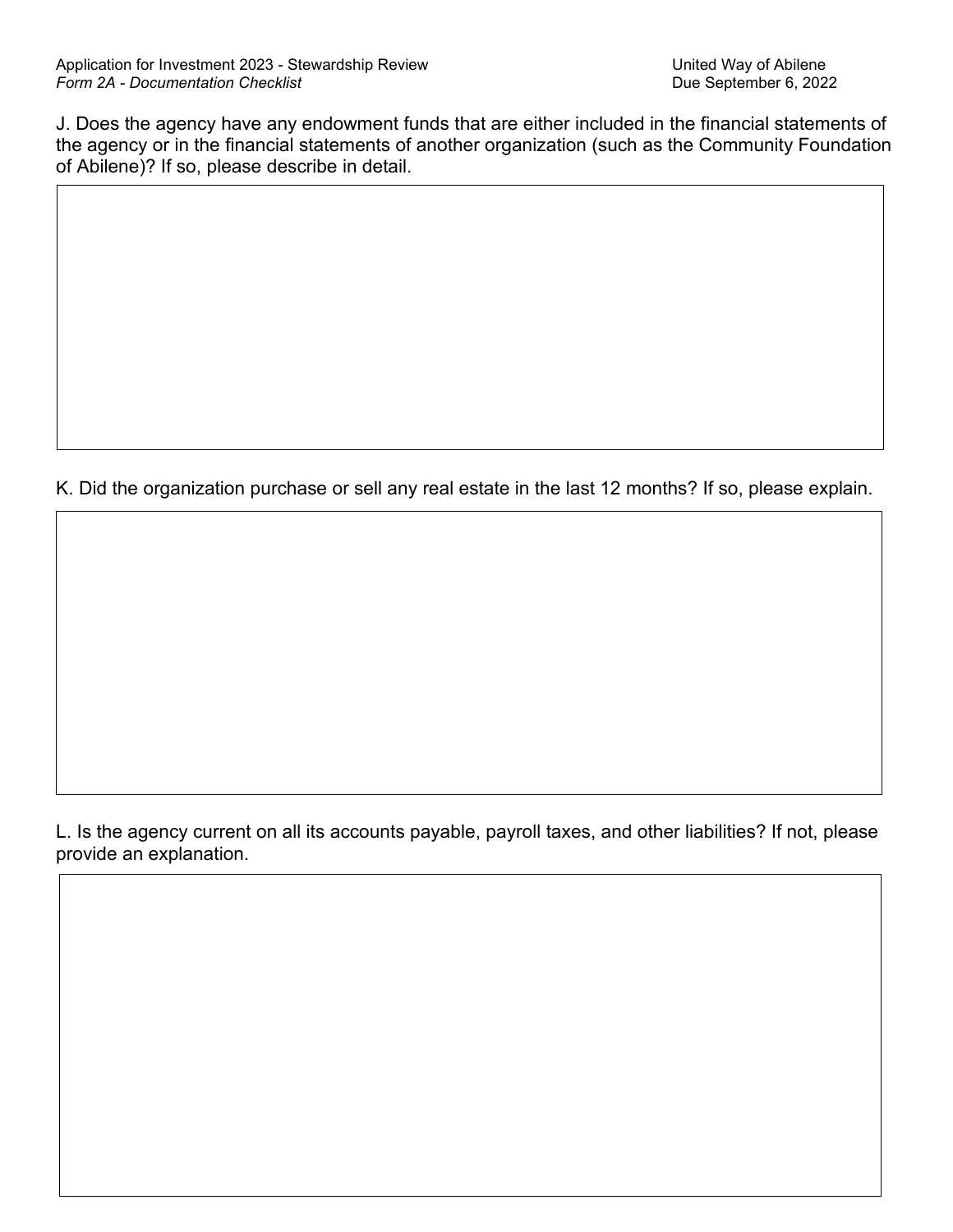M. If the agency had any fundraising events, list separately each event with its associated gross revenue, gross expenses, and net income on Form 2E.

N. What are the agency's plans for the future? Are there any current/pending capital improvement projects or plans to modify/expand/reduce programming?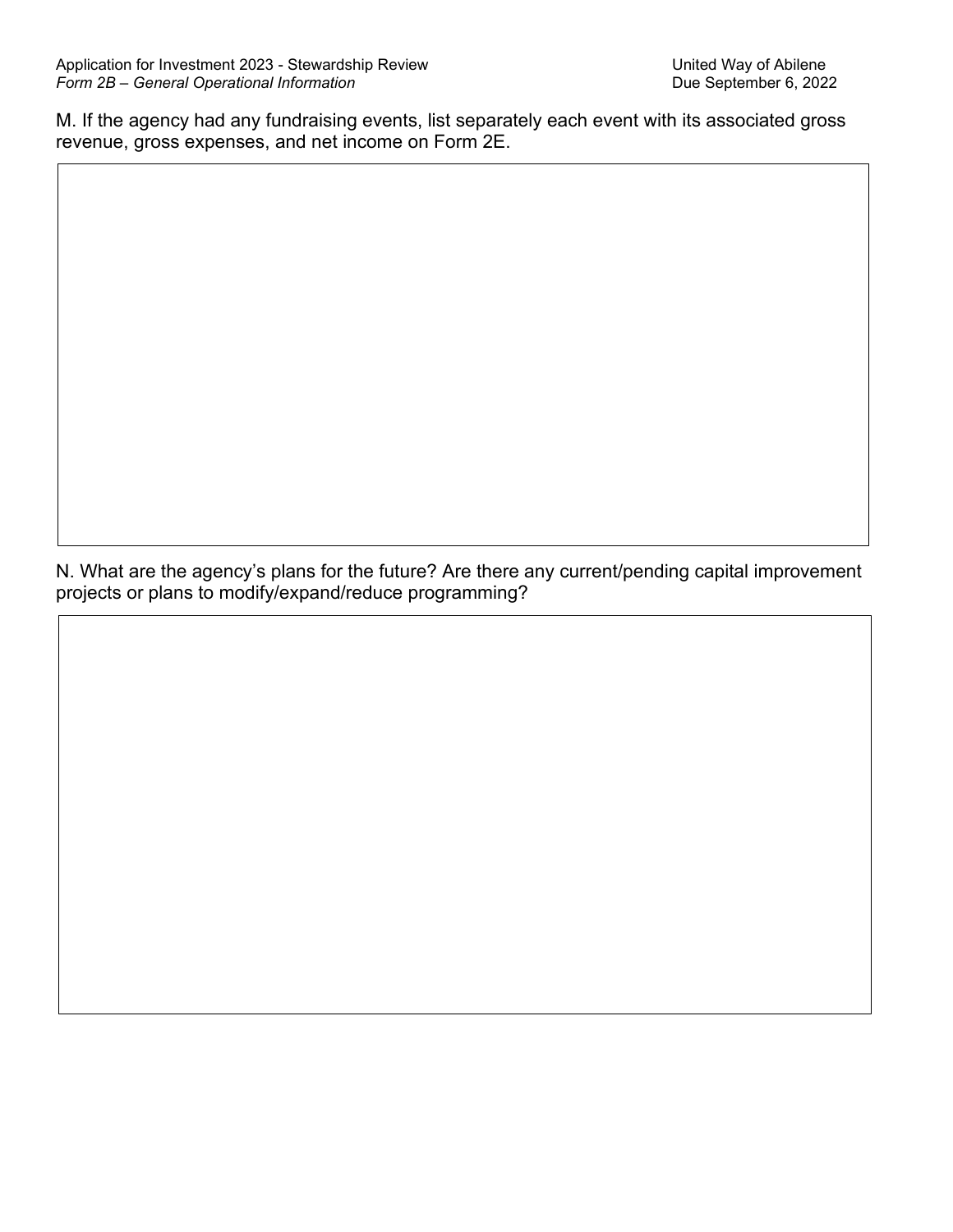#### $AGENCY:$

#### **We certify that the organization named in this application:**

- approved the 2023 request for funding Allocations or Request for Continuation of Funding at a meeting of the Board of Directors where a quorum was present; (Date)
- approved the 2023 Operating Budget at a meeting of the Board of Directors where a quorum was present; (Date)
- elected the Officers and members of the Board of Directors in accordance with the bylaws of this organization; (Date)
- Board of Directors regularly receives and reviews financial statements;
- has all appropriate licenses, insurance, and accreditation documents, and that they are current and on file at the agency office, and available for inspection;
- does not employ the services of private consultants, consulting firms, advertising agencies, or similar business organizations to perform its policy-making or decision-making function;
- has provided to United Way all reports issued by auditors or state/federal agencies since any previous application for investment on financial statements, internal control, management performance, or other compliance-related matters, if applicable.
- has submitted to United Way of Abilene the most recently revised or adopted copies of the documents below. (Note: New applicants must submit each of the documents below. Returning applicants must submit only if revised in the last year. Table of Contents pages are acceptable submissions for Personnel Policies.)

| <b>Bylaws</b>      |                                                                                                   | Last date reviewed:  |
|--------------------|---------------------------------------------------------------------------------------------------|----------------------|
| Personnel Policies |                                                                                                   | Last date reviewed:  |
|                    | <b>Executive Director Job Description and</b><br>provision for annual evaluation and compensation | Last date reviewed:  |
|                    | Internal Financial Control Procedures                                                             | I ast date reviewed: |

IRS Determination Letter Indicating Non-Profit Status

Certifying Officials: *We, the undersigned, are authorized to certify and affirm all statements in this application.*

\_\_\_\_\_\_\_\_\_\_\_\_\_\_\_\_\_\_\_\_\_\_\_\_\_\_\_\_\_\_\_\_\_\_\_\_\_\_\_\_\_\_\_\_\_\_\_\_ \_\_\_\_\_\_\_\_\_\_\_\_\_\_\_\_\_\_\_\_\_\_\_\_\_\_\_ **Chief Volunteer Officer Signature Chief Volunteer Officer Signature** Printed Name

\_\_\_\_\_\_\_\_\_\_\_\_\_\_\_\_\_\_\_\_\_\_\_\_\_\_\_\_\_\_\_\_\_\_\_\_\_\_\_\_\_\_\_\_\_\_\_\_ \_\_\_\_\_\_\_\_\_\_\_\_\_\_\_\_\_\_\_\_\_\_\_\_\_\_\_ Treasurer Signature **Treasurer Signature** Printed Name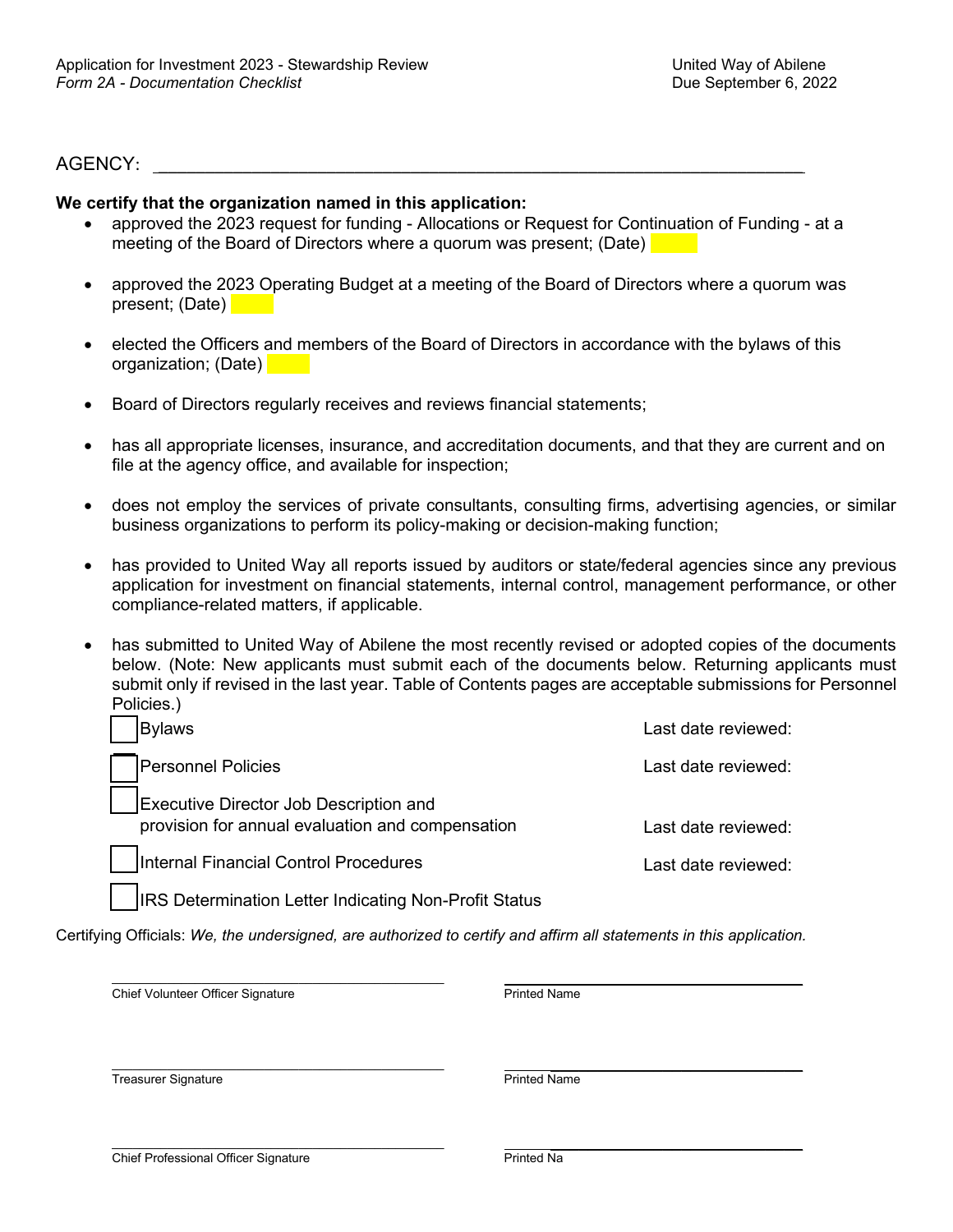### $AGENCY:$

# **Please provide a brief narrative on a separate page (no more than 2 pages) describing the financial state of the agency. It is suggested that the following information be included:**

- Financial highs and lows of the previous fiscal year,
- The importance of United Way of Abilene funding to the continued operation of the program(s),
- Contingency plans to compensate for any loss of funding,
- Explanation of variances of more than 5% in budgeted and actual revenues and/or expenses,
- Significant monetary trends and patterns for the agency,
- Plans for the future,
- Any other issues that may warrant explanation.

### **Should any of the following issues apply to your agency, please address them:**

- If the agency has large unrestricted net assets, please explain why United Way funding is needed.
- If the agency has operations or program delivery in more than one county in the West Central Texas area, please give a general description of the scope of services and allocation of financial resources by area or service office. Include a plan for financial accountability for each site.
- If there were Stewardship Review concerns expressed last year, have they been addressed? How?

**Note:** If the applicant is a local chapter or local affiliate of a regional, state, or national organization, the Executive Summary should pertain only to the local chapter or local affiliate.